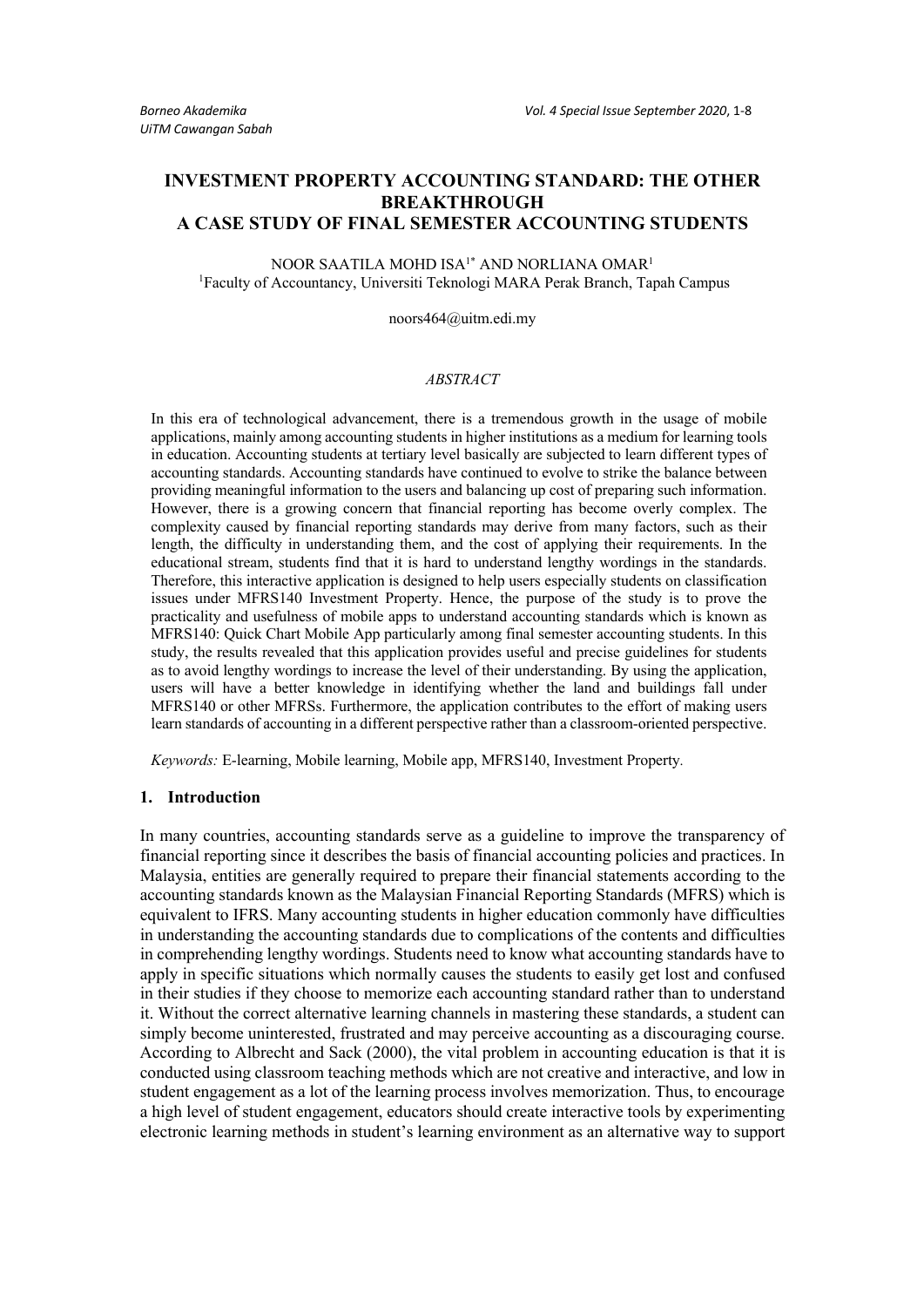the traditional class-based learning experience. The best part about electronic learning is that it is able to serve as an attractive teaching approach in which educators can deliver valuable information to students through ways, they can easily understand which in turn decreases the comprehension difficulties faced by students to a considerable extent. Electronic learning or Elearning nowadays, has become a broadly recognized delivery approach and has become a digital trend of individuals' daily life, specifically in educational settings.

E-learning is commonly defined as the use of internet technology which enables people to learn anytime and anywhere mainly to enhance knowledge and performance. Prior research has specified that supporting education through technology drives to more innovative arrangements of teaching and learning tools. Generally, there are different delivery contexts of e-learning initiatives to support the learner such as mobile learning (M-Learning) through mobile applications (apps).

Mobile learning is one example of e-learning which transmits information through the use of a mobile devices for instances smartphones and tablets. Due to technological capabilities and promptly increasing usage of mobile devices such as smartphones and tablets among students, (Chang, Lai, & Hwang, 2018), educators should reflect the effect of these devices that it may cause mainly when it turns to the affordances such devices provide for mobile learning. On the other hand, mobile apps are defined as a software package that is downloadable and executed using personal wireless network to a mobile device which permit consumers to access and search for necessary information (Yan, Dong & Niemi, 2013).

Due to the relevancy of mobile learning in educational settings, therefore, the purpose of the study is to demonstrate the practicality and usefulness of mobile learning approaches through mobile apps to understand accounting standards which is known as MFRS140: Quick Chart Mobile App specifically among final year accounting students. This study is important to resolve the difficulties in understanding accounting standard experienced by students through traditional learning methods and to present solution proposals to both the students and the educators as well as to contribute to the literature in this context.

#### **2. Literature Review**

## **2.1 Difficulties to Comprehend Accounting Courses and M-Learning**

The fact that accounting subjects are not comprehended by students or are hard for students to comprehend is an important problem for the efficiency of accounting education. To solve this problem, modern teaching methods should be used efficiently. Previous research on accounting education shows that most of the studies suggested that using modern teaching strategies instead of traditional classroom-oriented method has an important effect on the students. Mustafa (2012) found that accounting standards were among the subjects that were hard to comprehend by students. The reason being that the subject needs high memorization ability from the students. Therefore, we believe that by introducing modern technology such as the M-Learning into accounting courses, this could lighten the dark side of students not being able to memorize all the accounting standards as we are trying to bring more fun into the learning process of accounting courses.

Previous empirical evidence indicates that the implementation of M-Learning and mobile applications (apps) can be assisted as study aids used to support students' learning in higher education settings (Ke & Hsu, 2015; Wu, Wu, Chen, Kao, Kin & Huang, 2012). Johnson, Adams Becker, Estrada, and Freeman (2015) further proved that there is an increasing number of executions of mobile learning policies and growing interest of using mobile technologies for teaching and learning in higher education institutions (Farley et al., 2015; Roberts & Rees, 2014). This is because students mostly believe that mobile learning through mobile devices will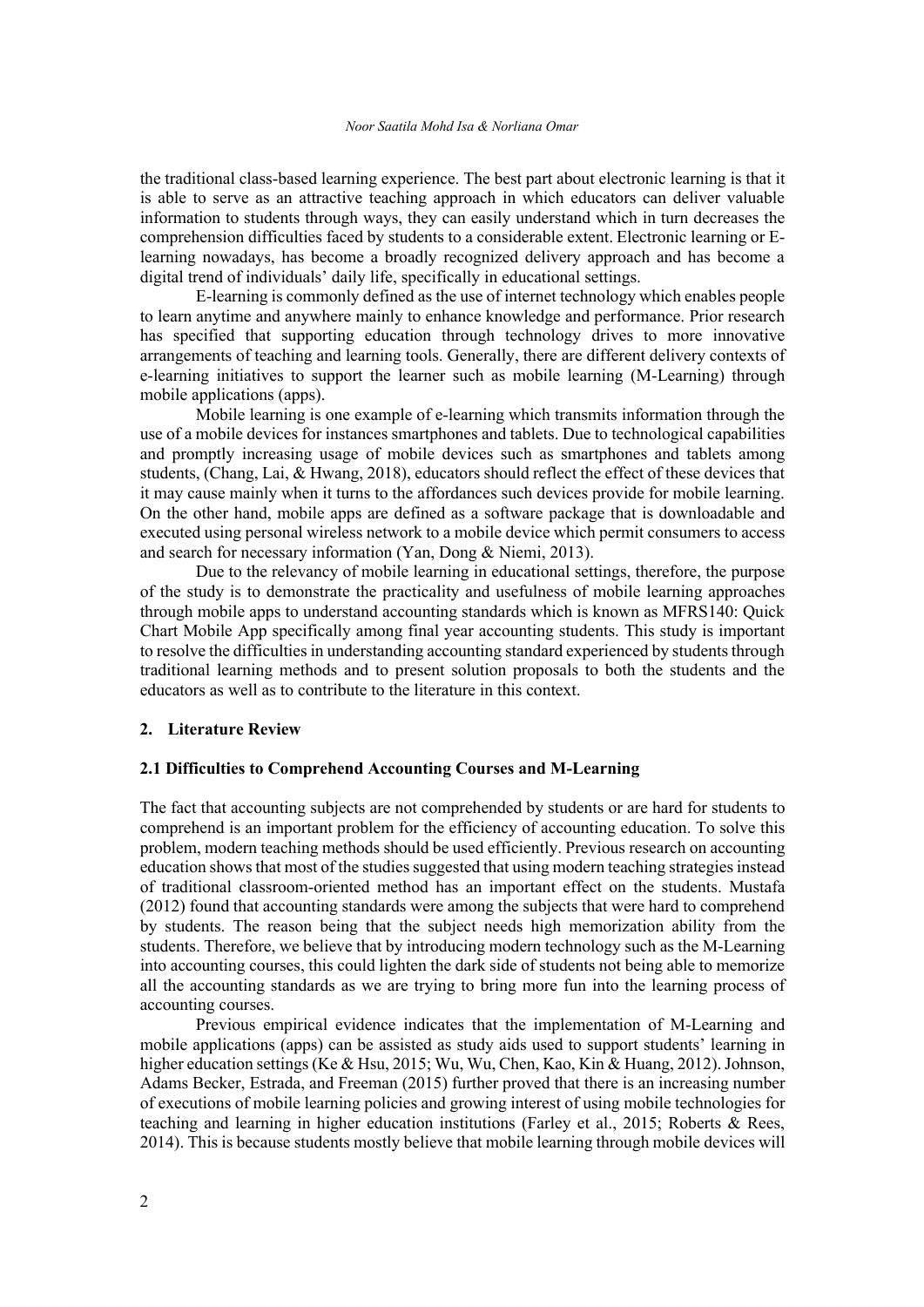# *Investment Property Accounting Standard: The Other Breakthrough A Case Study of Final Semester Accounting Students*

motivate them to engage with the contents of lectures and increase their confidence as learners due to self-help guides (Gikas & Grant, 2013).

Mobile technologies have become a new revolution since this current generation believes that the trend of mobile apps for learning is appreciated by both educators and students. This argument is further supported due to the availability of mobile apps for educational use, the reduction of cost of using mobile networks to go online, and the increase of mobile bandwidth capacity (Wai, Ng, Chiu, Ho & Lo, 2018). Vazquez-Cano (2014) proposes that present educational opportunities for incorporating apps are "growing more quickly than ever before". Such high demand causes both the number and variety of apps to rises continuously. By supporting students in self-management of their university lives, mobile apps have the capacity to encourage learners in experiencing more systematic approaches with less stressful learning styles due to its continuous availability. Besides being an innovative learning approach, mobile learning also makes learning more enjoyable, flexible and interactive since learners are not mainly reliable of desktop computer technologies or the traditional classroom settings (Kukulska-Hulme & Traxler, 2007).

In today's new era of easy internet accessibility, the increasing use of mobile devices in both developing and developed countries around the world has already been forecasted by International Data Corporation back in 2013 (IDC, 2013). It was clearly verified that mobile phone usage is spreading fast recently even among school students and undergraduate learners. Mobile phone is among a growing number of mobile devices being known for their capability to engage students in meaningful learning occasions from any place (Traxler, 2009). Many studies pointed out the benefits of using mobile phones for students such as improving access to education especially when cost of education is rising and promoting new learning by studentcentered learning which can be particularly appealing for those who have not succeeded in traditional learning environments (Valk, Rashid & Elder, 2010). From the point of view of undergraduate learners, particularly accounting students, they have considered the usage of mobile technologies which had allow them to have rapid access with accounting information and effectively communicate that knowledge among them. The main benefits reported of using mobile devices were the suitability of collecting information just when it was needed, accessibility, utility of mobile devices due to their compact size, portability, fast access to information, flexibility, efficiency in terms of cost minimization and time saving (Boruff & Storie, 2014).

The likelihood of mobile usage amongst students to increase in the future is no doubt, when Pearson Mobile Device Survey (2015) showed that there is an increasing trend of mobile usage amongst students. Other than mobile devices, students also prefer to use tablets, laptops and hybrid computers for their active individual learning. However, another concern on M-Learning is the question to how this increasing trend of mobile learning is able increase student's performance. Some research centered on institutional implications associated with the introduction of M-Learning devices, a few students related benefits were noted including convenience, flexibility and greater student engagement. Although some interest has been shown in M-Learning technologies, the use of this new technology as a tool for learning and student performance is still in its early stages, particularly in accounting education (Richardson et al., 2013).

## **2.3 The Future Prospects of M-Learning in Accounting Courses**

Employers with online educational experience who were more likely to hire an online graduate, will view online education as rigorously competitive, and perceived those soft skills are better developed in an online format (Grossman & Johnson, 2017). Therefore, we believe that by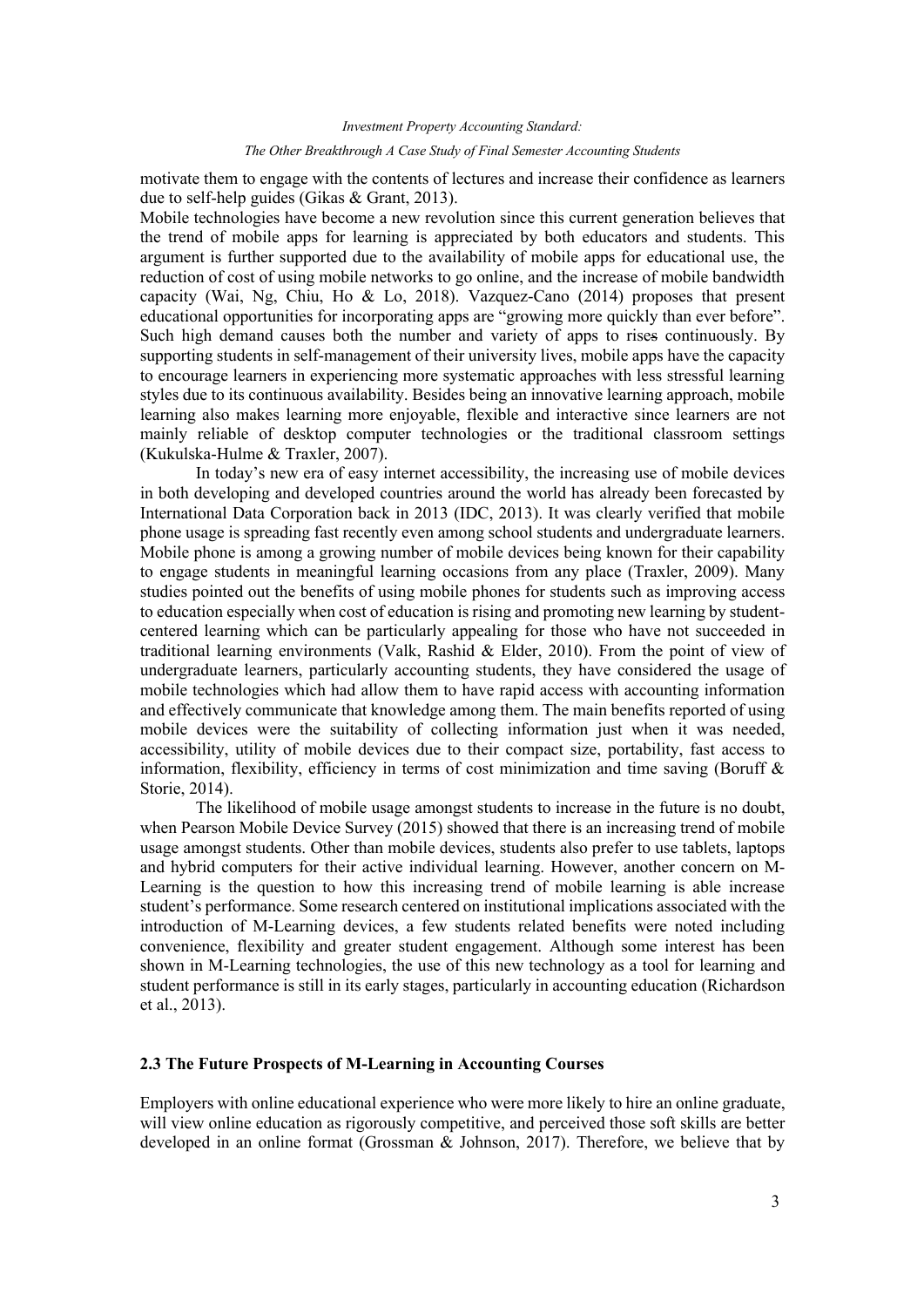introducing more accounting related topic mobile application such as MFRS140: Quick Chart Mobile App., this will support the online educational learning experience for accounting students through their mobile phones rather than taking time to switch on their computer or laptop for a faster learning tool. The complexities of accounting subjects often make students lose focus; therefore, M-Learning methods should be encouraged as students are directed towards active independence learning rather than traditional "talk and chalk" classroom.

Md. Emran Hossain and Zabed Ahmed (2016), found that in their study, among all the participants at the Dhaka University Bangladesh, most students were interested in downloading apps on their smartphones for academic use. Therefore, we believe that MFRS140: Quick Chart Mobile App will help accounting students to understand the gist of the MFRS 140 standard as prescribed by Malaysian Accounting Standard Board (MASB). Bomhold (2013) in her research also found that undergraduate students use apps mostly for academic purposes which the most common use was search engine, but 10% of the respondents also chose to download other useful tool apps such as calculators or flashcards to help them in their academic learning process.

From this study, we believe that, by introducing more accounting apps for accounting students, this would be beneficial because M-Learning can provide a vast effect on students learning style in the future since it offers many benefits and flexibility that we believe can outweigh the cost of integrating the technology at the universities or education institution. Richardson et al. (2013) found that the flexibility provided by M-Learning technologies in changing the old-style presentation of the same content into various formats (video and aural) provides an advantage to students who possess a dominant learning preference. As students are always encouraged to highlight and appreciate their own learning styles as whether kinesthetic, auditory or visually, MFRS140: Quick Chart Mobile App would offer them the values in studying accounting standards using M-Learning app.

#### **3. Research Methodology**

This study employs descriptive analysis and quantitative research in nature. The sample population size is made up of 131 undergraduate accounting students from final year semester of UiTM Tapah. However, the actual respondents of the survey were 67 which constitute of 51% of total final year accounting students. The students of varying backgrounds such as with diploma in accounting and diploma in accounting information systems were surveyed with structured questionnaires starting from 23rd May 2020 until 10th June 2020. Survey questionnaires were used as an instrument to collect the data to investigate the usefulness of mobile apps to understand accounting standards which is known as MFRS140: Quick Chart Mobile App. The questionnaires were distributed through an online survey. A convenience sampling technique was used, due to the limitation of time and resources. All the questions in the questionnaire were revised suitably in the environment of UiTM Tapah accounting students where each respondents needed to express to what extent they agreed with the usefulness of the mobile apps based on a five-point interval scale ranging from strongly disagree (1) to strongly agree  $(5)$ .

### **4. Findings and Discussion**

Figure 1 shows the frequency of respondents based on gender. There were 44 female students and 23 male students who participated in the survey. Majority of the respondents are female students which is 65.7% from the total respondents.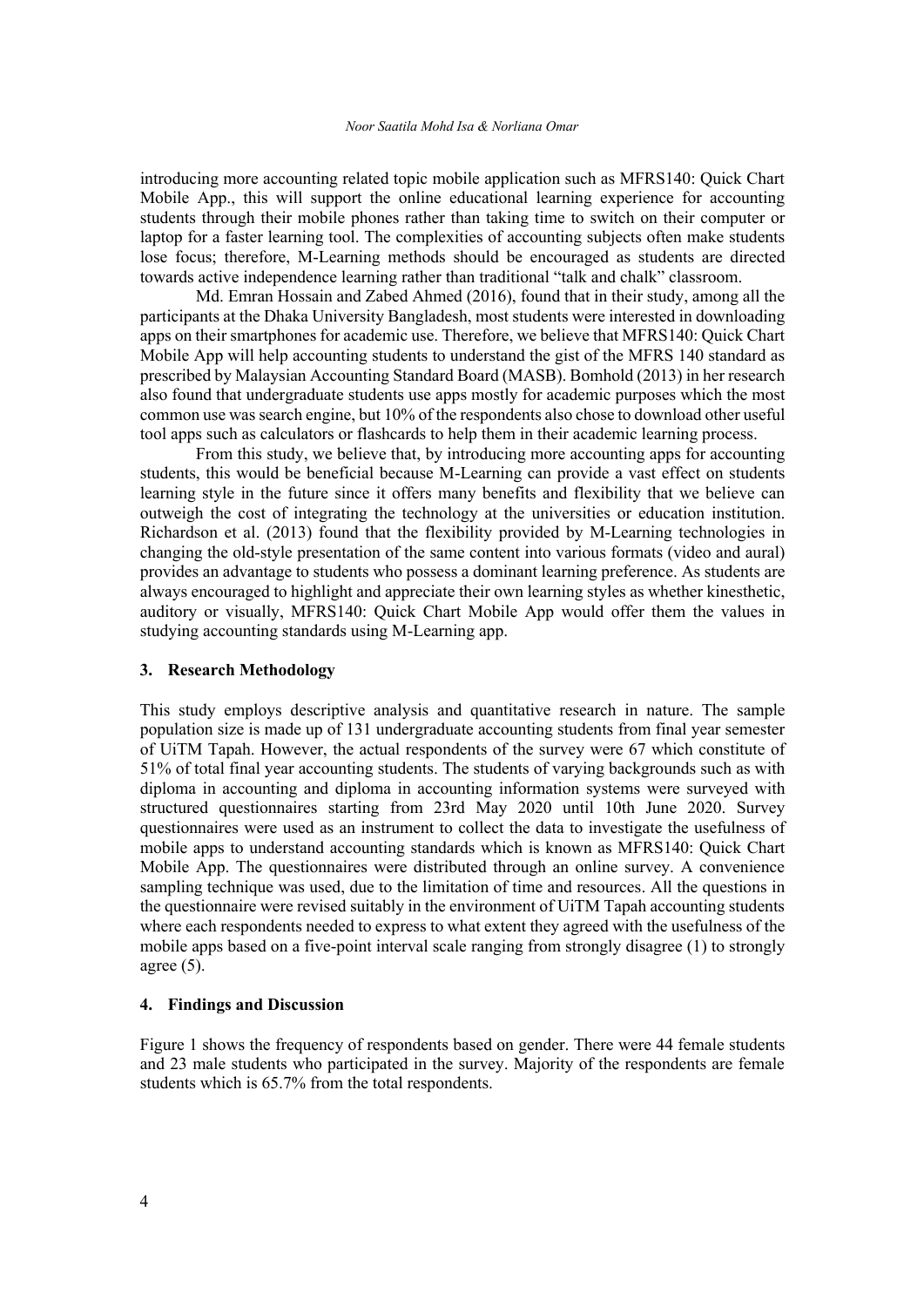# *Investment Property Accounting Standard: The Other Breakthrough A Case Study of Final Semester Accounting Students*

| Figure 1: Gender |        |                      |       |               |                           |  |  |  |  |
|------------------|--------|----------------------|-------|---------------|---------------------------|--|--|--|--|
|                  |        | Percent<br>Frequency |       | Valid Percent | <b>Cumulative Percent</b> |  |  |  |  |
| <b>Valid</b>     | Female | 44                   | 65.7  | 65.           | 65.7                      |  |  |  |  |
|                  | Male   | 23                   | 34.3  | 34.3          | 100.0                     |  |  |  |  |
|                  | Total  | 67                   | 100.0 | 100.0         |                           |  |  |  |  |

Students were asked nine (9) questions regarding the app as shown in Figure 2. Overall, result shows that more than 80% of the respondents mainly chose between 'agree' and 'strongly agree' with all the statements in Figure 2. From Figure 3, it shows that statements A1 and A2 were basically about the features of the app of how easy and interesting the app can be. 46.3% respondents chose 'strongly agree' with statement A1 (The app is easy to use) while 44.8% chose to 'agree', while the remaining 9% chose to be 'neutral' over the statement. Being a friendly app to be used by students could be advantageous since accounting standards in lengthy words are quite difficult to understand. Therefore, being an easy app to be used by students will change their perspective and mindset positively in learning accounting standards. For statement A2, 44.8% respondents chose 'strongly agree' that the app is interesting, while 47.8% chose 'agree' and only 7.5% resolved to being 'neutral'. One of the reasons of this app being developed was to instill the interesting methods of learning accounting standards over traditional classroom-oriented learning.

Figure 2: Questionnaire Statement

- A1. The app is easy to use A2. The app is interesting A3. I need this app to enhance my learning ability A4. I believe by using this app will help me in improving my course understanding A5. The app is relevant to my study A6. I like to use the app in my study A7. I will recommend this app to other student A8. This app should have been developed earlier
	- A9. Overall rating of this app: It is a good app

| Figure 3: Frequency based on Statement |                  |                |                  |       |                       |      |  |  |  |
|----------------------------------------|------------------|----------------|------------------|-------|-----------------------|------|--|--|--|
|                                        |                  | <b>Neutral</b> |                  | Agree | <b>Strongly Agree</b> |      |  |  |  |
| <b>Statement</b>                       | <b>Frequency</b> | %              | <b>Frequency</b> | %     | Frequency             | %    |  |  |  |
| A1                                     | 6                | 9              | 30               | 44.8  | 31                    | 46.3 |  |  |  |
| A2                                     | 5                | 7.5            | 32               | 47.8  | 30                    | 44.8 |  |  |  |
| A <sub>3</sub>                         | 6                | 9              | 32               | 47.8  | 29                    | 43.3 |  |  |  |
| A4                                     | 6                | 9              | 34               | 50.7  | 27                    | 40.3 |  |  |  |
| А5                                     |                  | 6              | 27               | 40.3  | 36                    | 53.7 |  |  |  |
| A6                                     | 13               | 19.4           | 27               | 40.3  | 27                    | 40.3 |  |  |  |
| A7                                     | 8                | 11.9           | 29               | 43.3  | 30                    | 44.8 |  |  |  |
| A8                                     |                  | 10.4           | 25               | 37.3  | 35                    | 52.2 |  |  |  |
| A9                                     |                  | 4.5            | 30               | 44.8  | 34                    | 50.7 |  |  |  |

Statement A3 until A6 are about the application of the app in their study. Statement A5 shows the highest score of 'strongly agree' amongst respondents with the percentage of 53.7% or 36 respondents, while 40.3% respondents agree with the statement and only 6% chose to be neutral or indifferent about the statement. Majority of students found that this app is relevant to be used in their study. About 91% of the respondents chose 'strongly agree' and 'agree' that by using this app, it will help them in improving their course understanding. This was the highlighted issue that we managed to cope with, because in order to apply accounting standards to treat any accounting problem, students need to clearly understand the subject matter of each particular accounting standard. This app will help students to comprehend the accounting standards not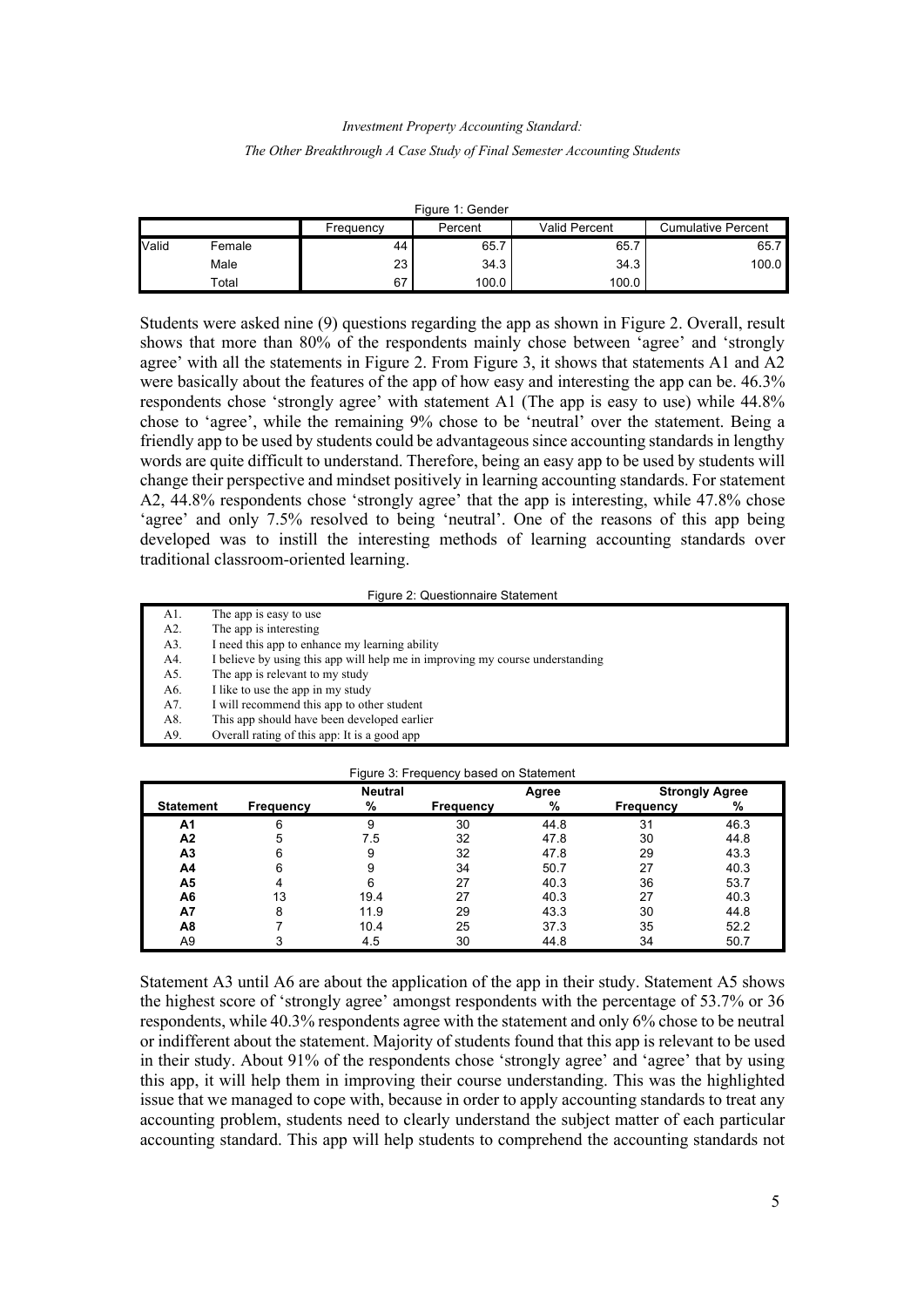#### *Noor Saatila Mohd Isa & Norliana Omar*

just by memorizing them like the students used to do. 91.1% of the total respondents chose 'strongly agree' and 'agree' and that they need this kind of app to enhance their learning ability. It was interesting to find out the fact that mobile learning through apps for this topic of investment property managed to enhance students' learning ability. With the ability of learning being maximized and course understanding being at its peak point, we believe that more of this mobile app for accounting course, especially the accounting standards should be developed in the future.

Statement A7 until A9 were about the practicality and overall ratings of the app. Statement A8 has been scored 'strongly agree' by majority of the respondents which was about 52.2%, while 37.3% respondents chose 'agree' with the statement and the remaining 10.4% were being indifferent. It was amazing to find out that students wanted this kind of app to have been developed earlier in time to help them in understanding their course. Involving technologies in learning accounting courses would be a great opportunity for the educators to deliver the knowledge to students and students definitely will enjoy a fun learning aid even on their own. Therefore, we believe that this app is practical to be used as an accounting learning tool because respondents appreciate the existence of this app, and they are willing to recommend this app to other students (89.5%). Almost all of the respondents (95.5%) chose between 'strongly agree' or 'agree' with the statement that the overall ratings of the app were good.

| Noutral | Aaroo                                             |  |
|---------|---------------------------------------------------|--|
|         | Figure 4: Percentage of Gender based on Statement |  |

| <b>Neutral</b>   |      |      |        |      |      |      | Agree  |      | <b>Strongly Agree</b> |      |        |      |
|------------------|------|------|--------|------|------|------|--------|------|-----------------------|------|--------|------|
|                  | Male |      | Female |      | Male |      | Female |      | Male                  |      | Female |      |
| <b>Statement</b> | % G  | % Q  | % G    | % Q  | % G  | % Q  | % G    | % Q  | % G                   | % Q  | % G    | % Q  |
| A1               | 4.3  | 16.1 | 11.4   | 83.3 | 39.1 | 30   | 47.7   | 70   | 56.5                  | 41.9 | 40.9   | 58.1 |
| A2               | 4.3  | 20   | 9.1    | 80   | 39.1 | 28.1 | 52.3   | 71.9 | 56.5                  | 43.3 | 38.6   | 56.7 |
| A3               | 0    | 0    | 13.6   | 100  | 34.8 | 25   | 54.5   | 75   | 65.2                  | 51.7 | 31.8   | 48.3 |
| A4               | 8.7  | 33.3 | 9.1    | 66.7 | 39.1 | 26.5 | 56.8   | 73.5 | 52.2                  | 44.4 | 34.1   | 55.6 |
| Α5               | 0    | 0    | 9.1    | 100  | 26.1 | 22.2 | 47.7   | 77.8 | 73.9                  | 47.2 | 43.2   | 52.8 |
| A6               | 13   | 23.1 | 22.7   | 76.9 | 39.1 | 33.3 | 40.9   | 66.7 | 47.8                  | 40.7 | 36.4   | 59.3 |
| A7               | 8.7  | 25   | 13.6   | 75   | 26.1 | 20.7 | 52.3   | 79.3 | 65.2                  | 50   | 34.1   | 50   |
| A8               | 8.7  | 28.6 | 11.4   | 71.4 | 30.4 | 28   | 40.9   | 72   | 60.9                  | 40   | 47.7   | 60   |
| Α9               | 4.3  | 33.3 | 4.5    | 67.7 | 47.8 | 36.7 | 43.2   | 63.3 | 47.8                  | 32.4 | 52.3   | 67.6 |

 $\% G$  = percentage within gender; % Q = percentage within question

Figure 4 shows the percentage of gender based on each statement asked. From the figure we can see that a total of 73.9% who were male students chose 'strongly agree' with the Statement A5 (The app is relevant to my study), while for female students there were about 56.8% in total who chose to 'agree' with Statement A4 (I believe by using this app will help me in improving my course understanding). If we were to compare the percentage within question, it shows that majority of the overall respondents who chose 'strongly agree' with Statement A3 (I need this app to enhance my learning ability) were male students, while majority of the overall respondents who female was chose 'strongly agree' with Statement A9 (Overall ratings of this app: It is a good app). App preferences among students seems to be different between male and female students.

### **5. Conclusion**

Mobile technologies have risen to a new pace where most undergraduate students are using it for their educational purpose. M-Learning has been a useful new method of learning in this technological era. Students use mobile phones for communication, viewing information, and for studying tools.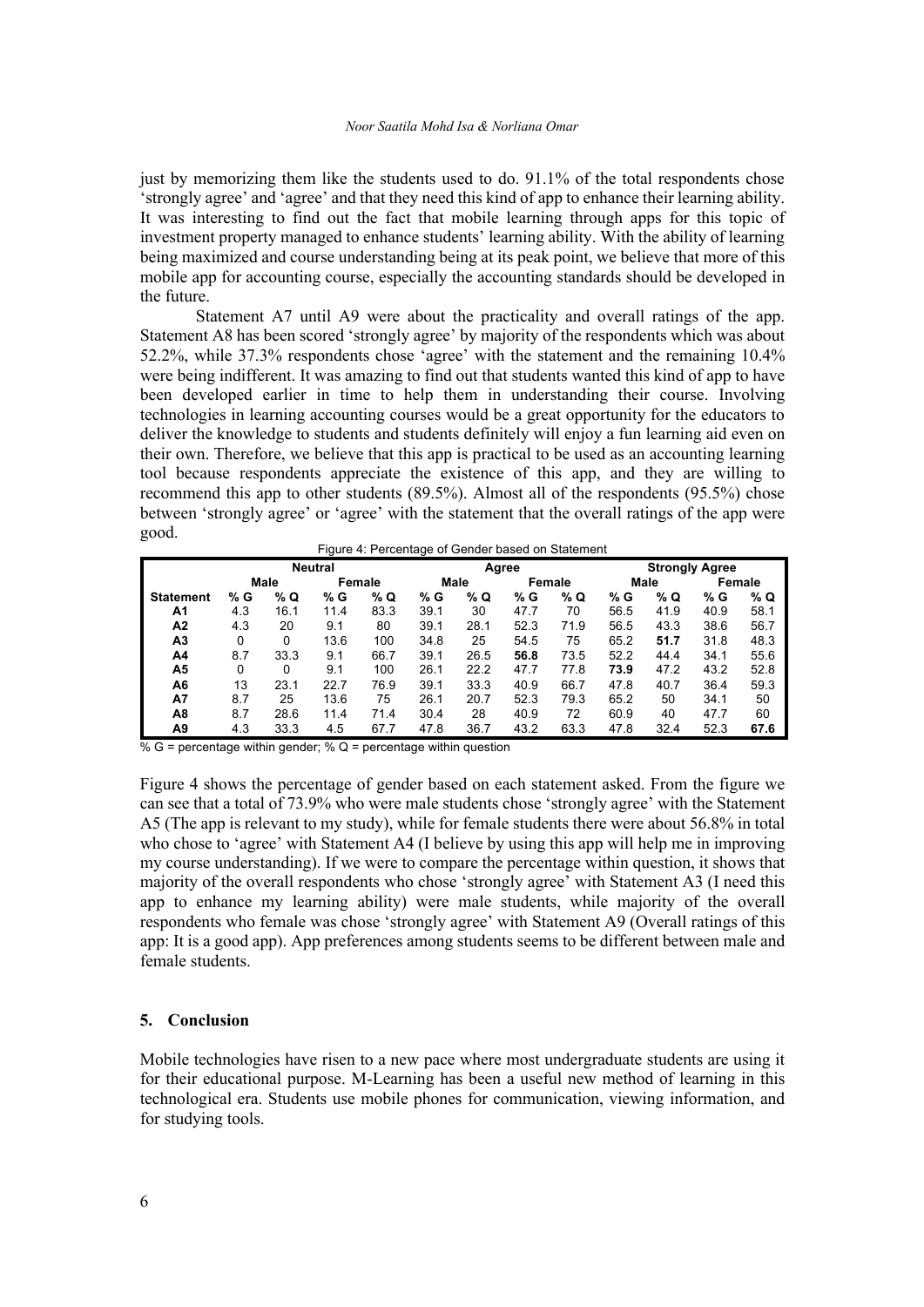# *Investment Property Accounting Standard: The Other Breakthrough A Case Study of Final Semester Accounting Students*

The success of the mobile learning depends on the concentrated efforts and commitment at all levels. Therefore, every part of the institution system must work together to integrate the technology at the institution and to give a great internet access for these students to broadly use the mobile technologies in enhancing their performance. Mobile applications on the other hand should also be looked on thoroughly on few aspects such as the mechanisms, the standards, the usefulness, the adaptability and many other factors to make the mobile learning successful in the future. Furthermore, the application contributes to the effort of making users learn standards of accounting in a different perspective rather than a classroom-oriented perspective.

The transition of this new era of technology of mobile learning will somehow give a great value to students. However, the shift can occur only through a systemic approach to change as also the development of existing human resources through proper orientation to adapt to the new approach of mobile learning. Therefore, we expect that electronic learning application like MFRS140: Quick Chart Mobile App will bring benefit to learners especially among the accounting students. Future research can be enhanced by increasing the sample size population such as by including accounting students from different higher institutions, so that the results can be improved and get a better representation of the analysis.

#### **Acknowledgments**

First of all, our most thankful appreciation is for Allah SWT for giving us the opportunity, strength and will to complete this paper. Next, we would like to thank the final year students, since without their participation, this paper wouldn't be a reality. Not to forget our family and friends who supported us from the beginning. Our warmest thanks also go to our faculty, as without the support from faculty it would be difficult for us tom complete this paper.

## **References**

- Albrecht, W.S & Sack,. RJ. (2000). Accounting education: charting the course through a perilous future. *Sarasota, FL: The American Accounting Association*.
- Bomhold, C. R. (2013). Educational use of smart phone technology. *Program*.
- Boruff, J. T., & Storie, D. (2014). Mobile devices in medicine: a survey of how medical students, residents, and faculty use smartphones and other mobile devices to find information. *Journal of the Medical Library Association: JMLA*, *102*(1), 22.
- Chang, C., Lai, C. & Hwang, G. (2018). Trends and research issues of mobile learning studies in nursing education: A review of academic publications from 1971 to 2016. *Computers and Education*, 116, 28-48.
- Farley, H., Murphy, A., Johnson, C., Carter, B., Lane, M., Midgley, W. S., Koronios, A. (2015). How do students use their mobile devices to support learning? A case study from an Australian regional university*. Journal of Interactive Media in Education*, (1), 1-13. https://doi.org/http://doi.org/10.5334/jime.ar
- Gikas, J., & Grant, M. M. (2013). Mobile computing devices in higher education: Student perspectives on learning with cellphones, smartphones & social media. *The Internet and Higher Education*, 19, 18-26. https://doi.org/10.1016/j.iheduc.2013.06.002
- Grossman, A. M., & Johnson, L. R. (2017). How employers perceive online accounting education: Evidence from Kentucky. *Journal of Accounting Education*, 40, 19 –31. DOI: 10.1016/j.jaccedu.2017.06.002 IDC (2013), "Tablet shipments forecast to top total PC shipments in the fourth quarter of 2013 and annuallyby2015", available at: www.idc.com/getdoc.jsp?containerId=prUS24314413.
- Johnson, L., Adams Becker, S., Estrada, V., & Freeman, A. (2015). NMC Horizon report: Higher education edition. Retrieved from http://cdn.nmc.org/media/2015-nmc-horizon-report-HE-EN.pdf
- Ke, F., & Hsu, Y. C. (2015). Mobile augmented-reality artifact creation as a component of mobile computersupported collaborative learning. *The Internet and Higher Education*, *26*, 33-41.